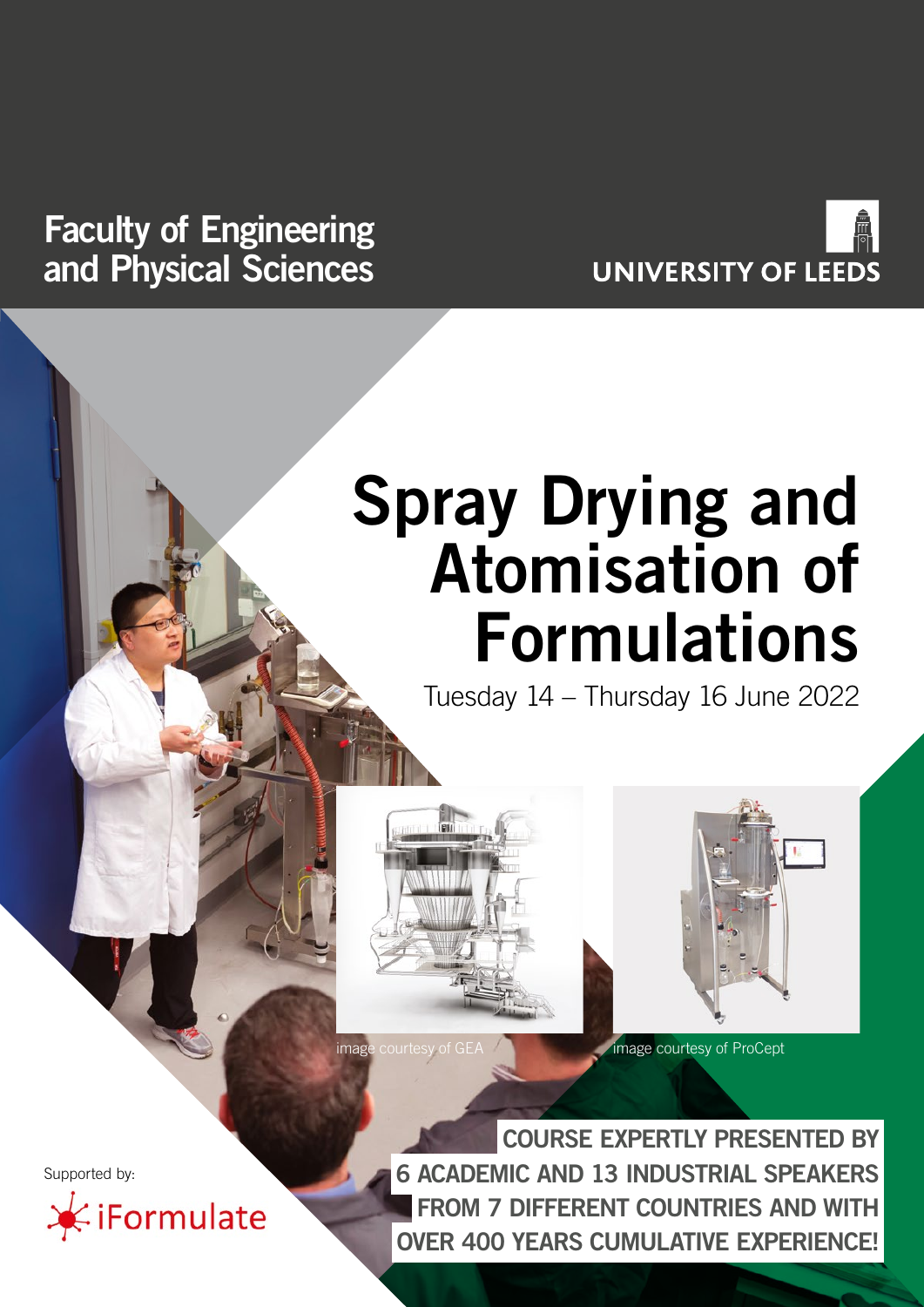# **Programme**

# **Tuesday 14 June 2022**

**Spray Drying and Atomisation Basics**

- 09:00 Registration and coffee
- **09:30 Welcome and group introduction – what do delegates want to get from the course?** Dr Jim Bullock, iFormulate Ltd UK
- **09:40 Introduction to spray drying, how does it compare with other drying techniques, mechanisms and impact of the formulation on process and plant design** Visiting Professor David York, University of Leeds (formerly of Procter and Gamble)
- **10:20 Fluid properties and rheology** Professor Andrew Bayly, University of Leeds (formerly of Procter and Gamble)
- 11:00 Coffee
- **11:20 Atomisation** Professor Phil Threlfall-Holmes, TH Collaborative Innovation & Visiting Professor at the University of Leeds (formerly of AkzoNobel)
- **12:00 Drying the particle** Filip Van der Gucht, ProCept
- **12:30 Modern approaches towards explosion safety in spray dryers** Gerrit Fikse, REMBE 13:00 Lunch
- **13:45 Hands-on and/or pre-recorded laboratory demonstration sessions** D1 – Feedstock/rheology Professor Andrew Bayly D2 – Atomisation Professor Phil Threlfall-Holmes D3 – Characterisation of spray dried powders Professor David York D4 – Particle sizing Dr Ben Douglas, University of Leeds D5 – Drying parameters Filip van der Gucht D6 – Single Droplet Dr Karrar Al Dirawi, University of Leeds 15:35 Tea
- **15:55 Spray drying: basic models, energy balance** Professor Andrew Bayly
- **16:20 Scale up of spray drying processes** Henrik Schwartzbach, GEA Process Engineering **16:50 Water in our world, water**
- **in our materials** Dr Daryl Williams, Imperial College London

Ian Kemp, Consult 10:20 Coffee

**10:40 Engineering partic** 

Professor Andrew 11:15 **Beyond freeze dry** into the developm **pharmaceuticals** v Joana Pinto, RCPE

#### 11:45 Spray drying an al **to freeze drying** Dr Sune Klint Ande Jannsen Pharmace

**12:25 Modelling of the s process using emp** Henrik Schwartzba

# **Wednesday 15 June 2022 Industrial Formulation**

#### **Case Studies** 08:45 Coffee

**09:00 Welcome** Dr Jim Bullock

**09:10 Phase changes in** 

#### Professor David Yo 09:35 Spray drying with atomisation, scale

100% of 2021 respondents said they would recommend the course to colleagues

- **15:55 Processing science in an infant milk formulae factory** Dr Arend Dubbelboer, Danone
- **16:30 Spray drying for encapsulation and congealing** Filip van der Gucht
- **17:00 Trouble shooting forum/expert consultation session**
- 17:30 End of day two
- 
- 17:25 End of day one

**Day 1:** Spray drying and atomisation basics: Industry and academic experts provide the essential scientific background as well as pre-recorded and/or practical hands-on laboratory demonstrations.

# 13:00 Lunch

Day 3: Powder finishing, modelling and future development of spray drying.

**13:45 Hands-on and/or pre-recorded laboratory demonstration sessions** D1 – Feedstock/rheology Professor Andrew Bayly D2 – Atomisation Professor Phil Threlfall-Holmes D3 – Characterisation of spray dried powders Professor David York D4 – Particle sizing Dr Ben Douglas D5 – Drying parameters

Filip van der Gucht D6 – Single Droplet Dr Karrar Al Dirawi, University of Leeds

# 15:35 Tea

#### **Thursday 16 June 2022 Powder finishing, modelling and future developments**

|         | anu ruture uevelupments                                                                                     |
|---------|-------------------------------------------------------------------------------------------------------------|
| 08 45   | Coffee                                                                                                      |
| 09:00   | Welcome                                                                                                     |
|         | Dr Jim Bullock                                                                                              |
| 09:10   | Agglomeration and build-up<br>in the spray drying tower<br>Victor Francia, Heriot Watt University           |
| 09:40   | Managing moisture in practice<br>Sophie Samain, Nestlé Switzerland                                          |
| 10:10   | Product design by fluid bed systems<br>as downstream units of spray dryers<br>Henning Falck, Neuhaus Neotec |
| $10-40$ | Coffee                                                                                                      |
| 11:00   | Dryer operation and<br>operational challenges<br>George Svonja/Deon Pistorius, Dedert                       |
| 11:30   | Modelling and scale up of spray drying<br>Dr Pedro Valente, Hovione                                         |
| 12:00   | <b>Process analytical technologies</b><br>in Spray Drying<br>Dr Pedro Valente                               |
| 12:35   | Lunch                                                                                                       |
| 13:15   | Online digital modelling,<br>monitoring & control<br>Dr David Slade, Applied Materials                      |
| 13:45   | Particle separation; cyclones, filters etc<br>Professor David York                                          |
| 14:20   | Tea and close                                                                                               |

"The course was excellent. I feel like I know considerably more about the process than I did when first arriving on the course.'

Please note, although we remain devoted to the programme specified, we reserve the right to vary the programme in detail if required to do so by factors beyond our control.

View the full programme and book your place online at **http://eps.leeds.ac.uk/short-courses**

| spray drying<br>)rk                                                      |
|--------------------------------------------------------------------------|
| two-fluid nozzles;<br>up and modelling-<br>ant, previously GSK           |
| cle structure<br>Bayly                                                   |
| ing: insights<br>ent of protein<br>ia spray-drying<br>GmbH<br>lternative |
| ersen,<br>euticals                                                       |
| pray drying<br>pirical inputs<br>ach                                     |
|                                                                          |

# **Spray Drying and Atomisation of Formulations**

Tuesday 14 – Thursday 16 June 2022

# **About the course**

A practical course involving live and/or pre-recorded demonstrations, theory and real industrial case studies.

**Day 2:** Industrial formulation case studies: Experienced specialists will show how the science of spray drying has been applied to influence the properties of real formulated products across a wide range of business sectors. Including more laboratory demonstrations.

**The course includes an interactive troubleshooting forum. Participants are invited to bring their challenges, questions and problems to a panel of experts. As well as enabling constructive answers to specific queries we also find that the questions are usually interesting enough to lead to a wider discussion of general interest.** 

## **Intended audience**

- R&D scientists in industries such as pharmaceuticals, detergents, foods, agrochemicals and pigments who are working in product formulation and who need a broad overview to the subject of spray drying and atomisation.
- Scientists and chemical engineers who would value a deeper understanding of how science can be applied to real spray-drying problems.
- Process technologists, plant managers, R&D and process technicians who need a thorough practical grounding in the subject of spray drying and how it can influence the properties of formulated products.
- Plant and process engineers from contract manufacturers who are seeking process improvements and efficiencies.
- University researchers who require a deeper insight into real industrial problems, unmet needs and potential new research themes.

### **Expected outcomes**

- Gain an appreciation of how the choice of formulation composition can impact processing and product quality.
- Apply an understanding of how fluid properties, rheology and atomisation performance can have an influence on spray drying.
- Learn how to manipulate drying parameters to influence product microstructure, materials properties and quality parameters.
- Gain an appreciation of the hazards involved in spray drying and how to ensure safe operation.
- Learn how spray drying processes can be scaled up and appreciate the possible pitfalls on scaling up.
- Understand how spray drying principles can be applied to the manufacture of real industrial formulated products for economic and better performing processes as well as improved product performance and quality.
- Gain an insight into how challenges are tackled across different industries.
- Learn how to choose and design appropriate equipment such as atomisers and towers for laboratory, pilot and production-scale spray-drying.

## **Course Director**

Professor Andrew Bayly, University of Leeds

#### **Course co-director:**

Dr Jim Bullock, Director, iFormulate Ltd

#### **What our previous delegates say:**

"A great overview of spray drying covering a range of relevant topics with cross industry examples that brought the theory to life."

"A really great course for anyone involved in spray drying, whether you are new to the instrumentation or have been working with it for several years. I would highly recommend this course."